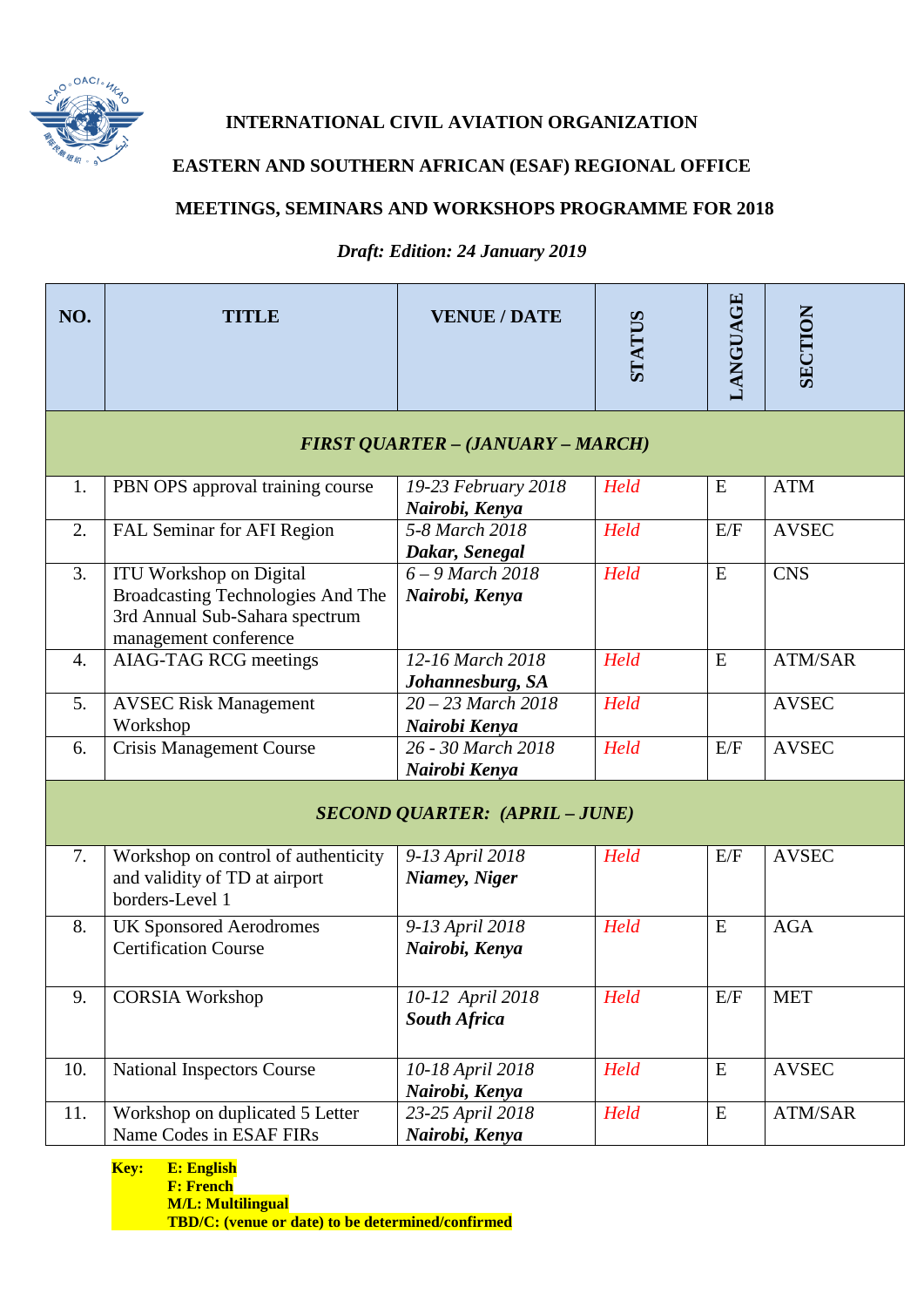| NO.                                       | TITLE                                                                                                                        | <b>VENUE / DATE</b>                       | STATUS | LANGUAGE | SECTION                                |
|-------------------------------------------|------------------------------------------------------------------------------------------------------------------------------|-------------------------------------------|--------|----------|----------------------------------------|
| 12.                                       | <b>AFI SSR Code Allocation</b><br><b>Assignment Review (ASCAAR)</b><br>Workshop                                              | 2-4 May 2018<br>Nairobi, Kenya            | Held   | E        | <b>ATM/SAR</b>                         |
| 13.                                       | Europe, Middle East and Africa<br>(EMEA) Cyber security in Civil<br><b>Aviation Summit</b>                                   | 7-9 May 2018<br><b>Bucharest, Romania</b> | Held   | E        | <b>AVSEC</b>                           |
| 14.                                       | <b>Safety Management Practitioners</b><br>Course                                                                             | 14-18 May 2018<br>Accra, Ghana            | Held   | E        | <b>FS</b>                              |
| 15.                                       | RASC/4 Meeting                                                                                                               | 21 May 2018<br>Kigali, Rwanda             | Held   | E        | <b>FS</b>                              |
| 16.                                       | Second APIRG AAO Sub-Group<br>(AAO/2) Meeting                                                                                | 21-25 May 2018<br>Nairobi, Kenya          | Held   | E/F      | AAO/SG<br>Secretary/<br><b>AGA/ATM</b> |
| 17.                                       | Safety Management and Symposium                                                                                              | 22-25 May 2018<br>Kigali, Rwanda          | Held   | E/F      | <b>RD/FS</b>                           |
| 18.                                       | <b>AFI DGCA Committee on Aviation</b><br>Security & Facilitation Meeting                                                     | 4-6 June 2018<br>Durban, South Africa,    | Held   | E/F      | <b>AVSEC</b>                           |
| 19.                                       | Air Traffic Management<br>Coordination Meeting - Kigali FIR<br>Restructuring (ATM/CM-KFR)                                    | 4-6 June 2018 Tanzania                    | Held   | E        | <b>ATM</b>                             |
| 20.                                       | Fifth AFI RASFALG meeting                                                                                                    | 11-12 June 2018<br>Nairobi, Kenya         | Held   | E/F      | <b>AVSEC</b>                           |
| 21.                                       | Government Safety Inspector (GSI)<br>Course in Air Operator Certification                                                    | 18 June - 4 July 2018<br>Nairobi, Kenya   | Held   | E        | <b>AFI Plan</b>                        |
| <b>THIRD QUARTER - (JULY - SEPTEMBER)</b> |                                                                                                                              |                                           |        |          |                                        |
| 22.                                       | <b>Operational Skills development</b><br>workshop for the transition from<br>AIS to AIM for CAAs and ANSPs<br>in ESAF States | 2-6 July 2018<br>Nairobi, Kenya           | Held   | E/F      | <b>ATM</b>                             |
| 23.                                       | Second Meeting of the APIRG<br>Information and Infrastructure<br><b>Management Sub-Group</b><br>(IM/SG/2),                   | $09 - 11$ July 2018<br>Dakar, Senegal,    | Held   | E/F      | <b>ATM</b>                             |
| 24.                                       | AFI Week Events/AFI- DGCA                                                                                                    | 16-20 July 2018<br>Niamey, Niger          | Held   | E/F      | RD/<br>ANS/AVSEC                       |
| 25.                                       | <b>AFI PLAN Seminar for Assessment</b><br>and development of QMS applied to<br><b>AIM</b> in AFI States                      | 13-15 August 2018<br>Nairobi, Kenya,      | Held   | E        | <b>ATM</b>                             |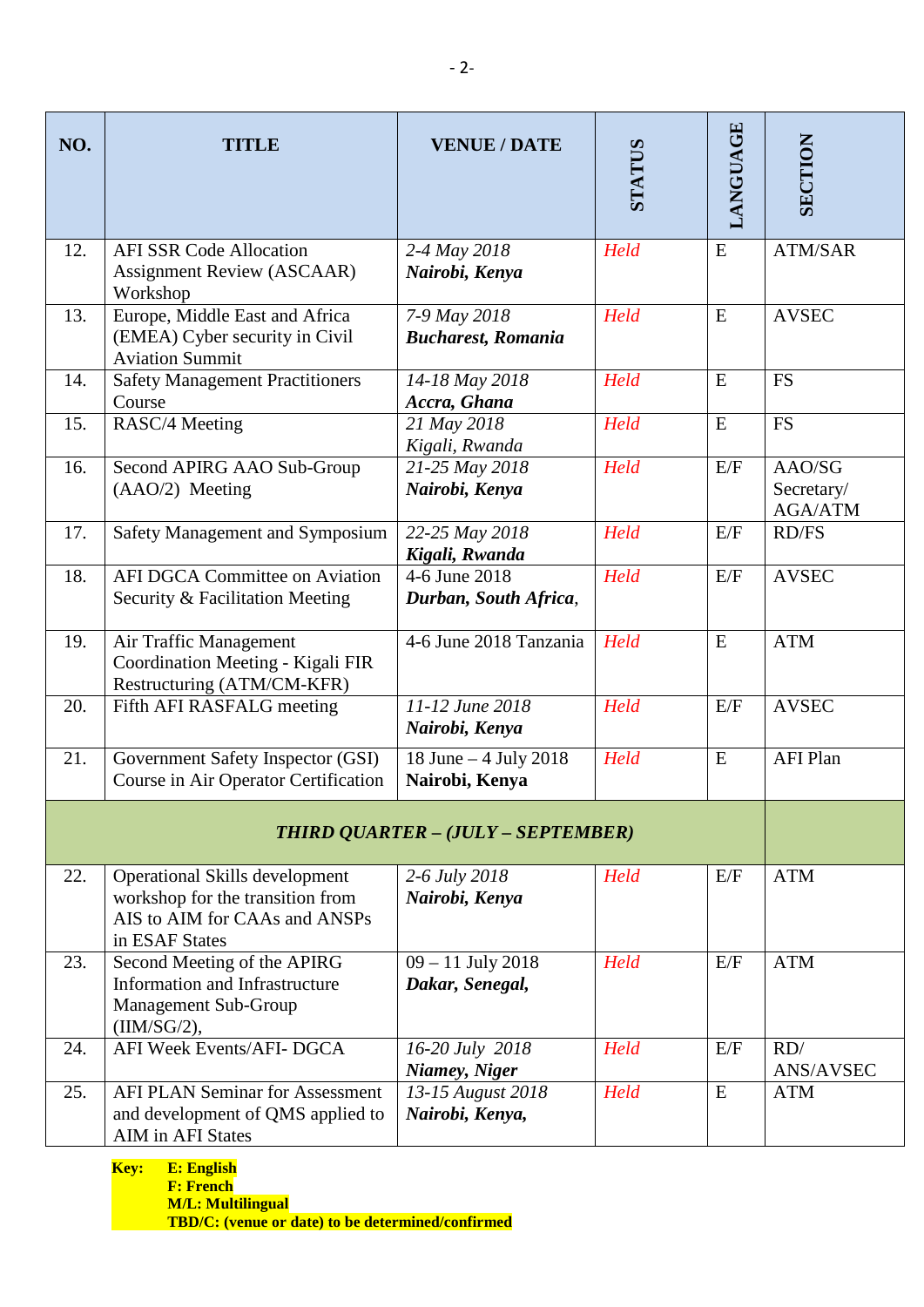| NO. | <b>TITLE</b>                                                                                                                                                                                                     | <b>VENUE / DATE</b>                                           | STATUS | LANGUAGE  | <b>SECTION</b>      |
|-----|------------------------------------------------------------------------------------------------------------------------------------------------------------------------------------------------------------------|---------------------------------------------------------------|--------|-----------|---------------------|
| 26. | Workshop on Assistance to AFI<br><b>Region States to Support Go-Team</b><br><b>Activities of Assessment and</b><br>development of QMS applied to<br><b>AIM</b>                                                   | 16 - 17 August 2018<br>Nairobi, Kenya                         | Held   | ${\bf E}$ | <b>ATM</b>          |
| 27. | Workshop on SIGMET                                                                                                                                                                                               | 28-29 August 2018<br>Nairobi, Kenya                           | Held   | E         | <b>MET</b>          |
| 28. | AFI Plan / AIG Project: Regional<br>Workshop on Improvement of a<br><b>Fundamental Safety Oversight</b><br>System in the area of Aircraft<br>Accident and Incident Investigation<br>(AIG) within RASG-AFI States | 3-6 September 2018<br>Addis Ababa, Ethiopia                   | Held   | E         | <b>AFI Plan</b>     |
| 29. | The ICAO AFI Regional<br>Preparatory Group (RPG) Workshop<br>for the International<br><b>Telecommunications Union World</b><br>Radiocommunication Conference<br>(ITU WRC-2019)                                   | 4 - 5 September 2018<br>Johannesburg, South<br>Africa 4       | Held   | E         | <b>CNS</b>          |
| 30. | Seventh Working Group Meeting of<br>the Frequency Spectrum<br>Management Panel (FSMP-WG/7)                                                                                                                       | 6 - 13 September 2018<br>Johannesburg, South<br><b>Africa</b> | Held   | E         | <b>CNS</b>          |
| 31. | Risk Management Workshop -<br><b>Train-the-Trainer Session Aviation</b><br><b>Security Training Centre (ASTC)</b>                                                                                                | 17-18 September 2018<br>Nairobi, Kenya                        | Held   | E         | <b>AVSEC</b>        |
| 32. | Risk Management Workshop -<br><b>Aviation Security Training Centre</b><br>(ASTC)                                                                                                                                 | 18-21 September 2018<br>Nairobi, Kenya                        | Held   | E         | <b>AVSEC</b>        |
| 33. | Invitation to nominate participants<br>to the ICAO Civil Aviation<br>Authority Senior and Middle<br><b>Managers Training Course:</b><br>Managing Compliance of ICAO<br>SARP <sub>s</sub> )                       | 17-21 September 2018<br>Entebbe, Uganda                       | Held   | E         | <b>All Sections</b> |
| 34. | Invitation to nominate participants<br>to the ICAO Civil Aviation<br><b>Authority Senior and Middle</b><br><b>Managers Training Course:</b><br>Managing Compliance of ICAO<br>SARPs)Region                       | 24-28 September 2018<br>Windhoek, Namibia                     | Held   |           | All Sections        |
| 35. | <b>AFI-CAD Regional Database</b><br><b>Service Providers Meeting</b>                                                                                                                                             | 27 - 28 September 2018<br>Johannesburg, South                 | Held   | E         | <b>ATM</b>          |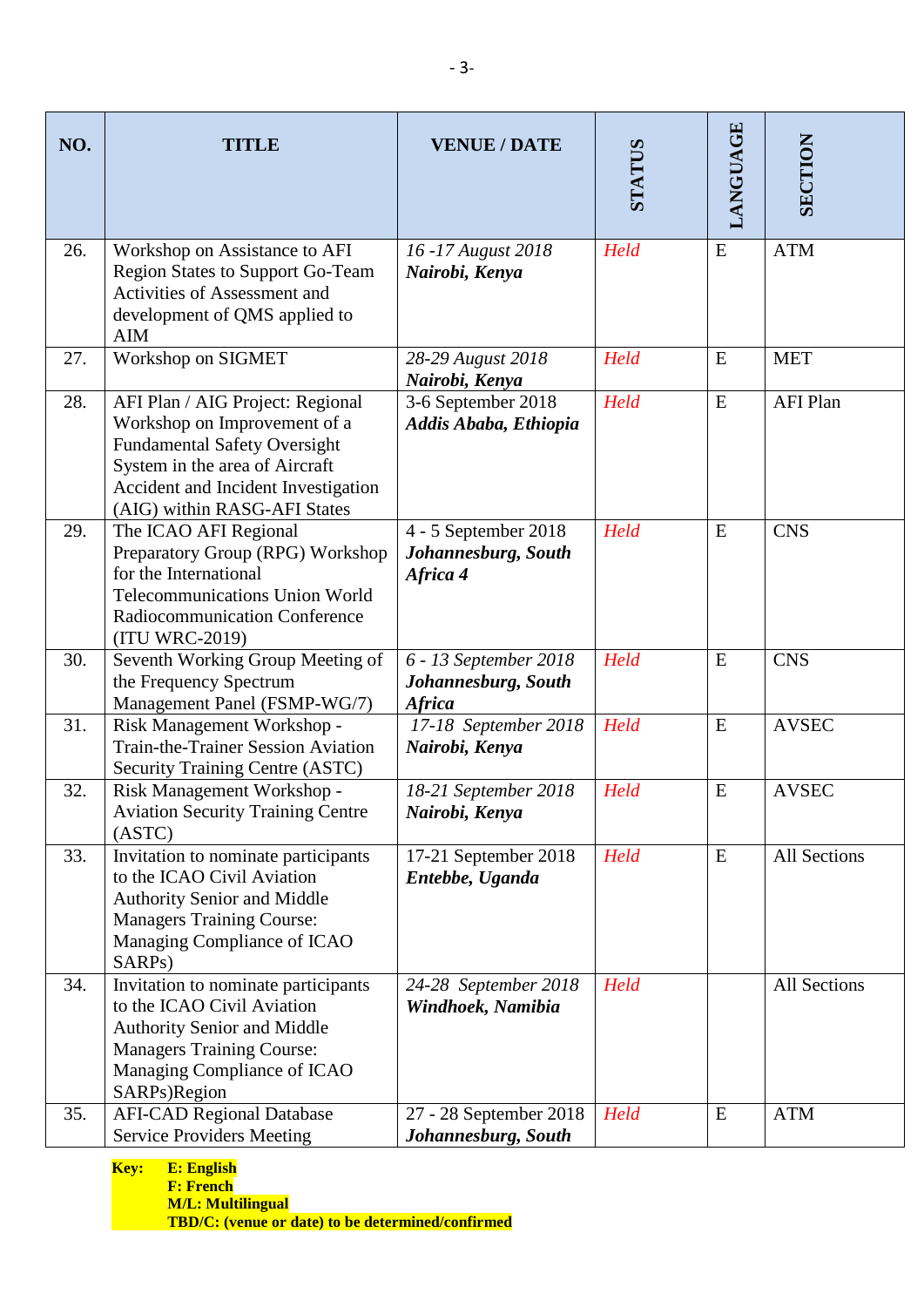| NO. | TITLE                                                                                                                                                                                | <b>VENUE / DATE</b>                                                                         | STATUS | LANGUAGE | <b>SECTION</b>      |
|-----|--------------------------------------------------------------------------------------------------------------------------------------------------------------------------------------|---------------------------------------------------------------------------------------------|--------|----------|---------------------|
|     |                                                                                                                                                                                      |                                                                                             |        |          |                     |
|     |                                                                                                                                                                                      | <b>Africa</b>                                                                               |        |          |                     |
|     |                                                                                                                                                                                      | <b>FOURTH QUARTER - (OCTOBER-DECEMBER)</b>                                                  |        |          |                     |
| 36. | Invitation to nominate participants<br>to the ICAO Civil Aviation<br>Authority Senior and Middle<br><b>Managers Training Course:</b><br>Managing Compliance of ICAO<br>SARPs) Region | 1-5 October 2018<br>Maputo, Mozambique                                                      | Held   | E        | <b>All Sections</b> |
| 37. | <b>ICAO Regional USAP-CMA</b><br>Seminar                                                                                                                                             | 10-12 October 2018<br>Nairobi, Kenya                                                        | Held   | E        | <b>AVSEC</b>        |
| 38. | National Civil Aviation Security<br><b>Quality Control Programme</b><br>(NCASQCP) Workshop                                                                                           | $15 - 19$ October 2018<br>Johannesburg, South<br><b>Africa</b>                              | Held   | E/F      | <b>AVSEC</b>        |
| 39. | <b>National Civil Aviation Security</b><br>Programme Workshop (NCAP)                                                                                                                 | 22-26 October 2018<br>Johannesburg, South<br><b>Africa</b>                                  | Held   | E        | <b>AVSEC</b>        |
| 40. | Workshop on Regional Contingency<br>Plan Development and<br><b>Implementation Coordination for</b><br><b>Western and Central</b>                                                     | 29 October to 2<br>November 2018<br>Africa Accra, Ghana                                     | Held   | E        | <b>ATM</b>          |
| 41. | Invitation to attend the Thirteenth<br>Meeting of the NAFISAT<br>Supervisory Board (NAFISAT-<br>$SVB/13$ ),                                                                          | $7 - 8$ November 2018<br>Dar-es-Salaam,<br>Tanzania,                                        | Held   | E        | <b>CNS</b>          |
| 42. | <b>Flight Procedure Design Course</b><br>(African Flight Procedure)<br>Programme/ AFPP)                                                                                              | 19 November - 14<br>December 2018<br>Dakar, Senegal                                         | Held   | E        | <b>ATMS</b>         |
| 43. | Twenty-Sixth meeting of the AFI<br>Satellite Network Management<br>Committee (SNMC/26),                                                                                              | 19-23 November 2018<br>Ouagadougou,<br><b>Burkina Faso,</b>                                 | Held   | E        | <b>CNS</b>          |
| 44. | <b>ICAO</b> Invitation: Aviation Medicine<br>Refresher Course for Civil Aviation<br><b>Medical Examiners</b>                                                                         | 19-21Nov2018) and<br>CAPSCA-AP/10<br>Meeting (22-23Nov<br>2018)<br><b>Bangkok, Thailand</b> | Held   | E        | <b>AGA</b>          |
| 45. | <b>ICAO Air Transport Meeting</b>                                                                                                                                                    | 21-23 November 2018<br>Georgetown, Guyana                                                   | Held   | E        | <b>CNS</b>          |
| 46. | <b>Global Aviation Security</b><br>Symposium and Second High Level<br>Conference on Aviation Security                                                                                | 26-30 November 2018<br>Montreal, Canada                                                     | Held   | E/F      | <b>AVSEC</b>        |